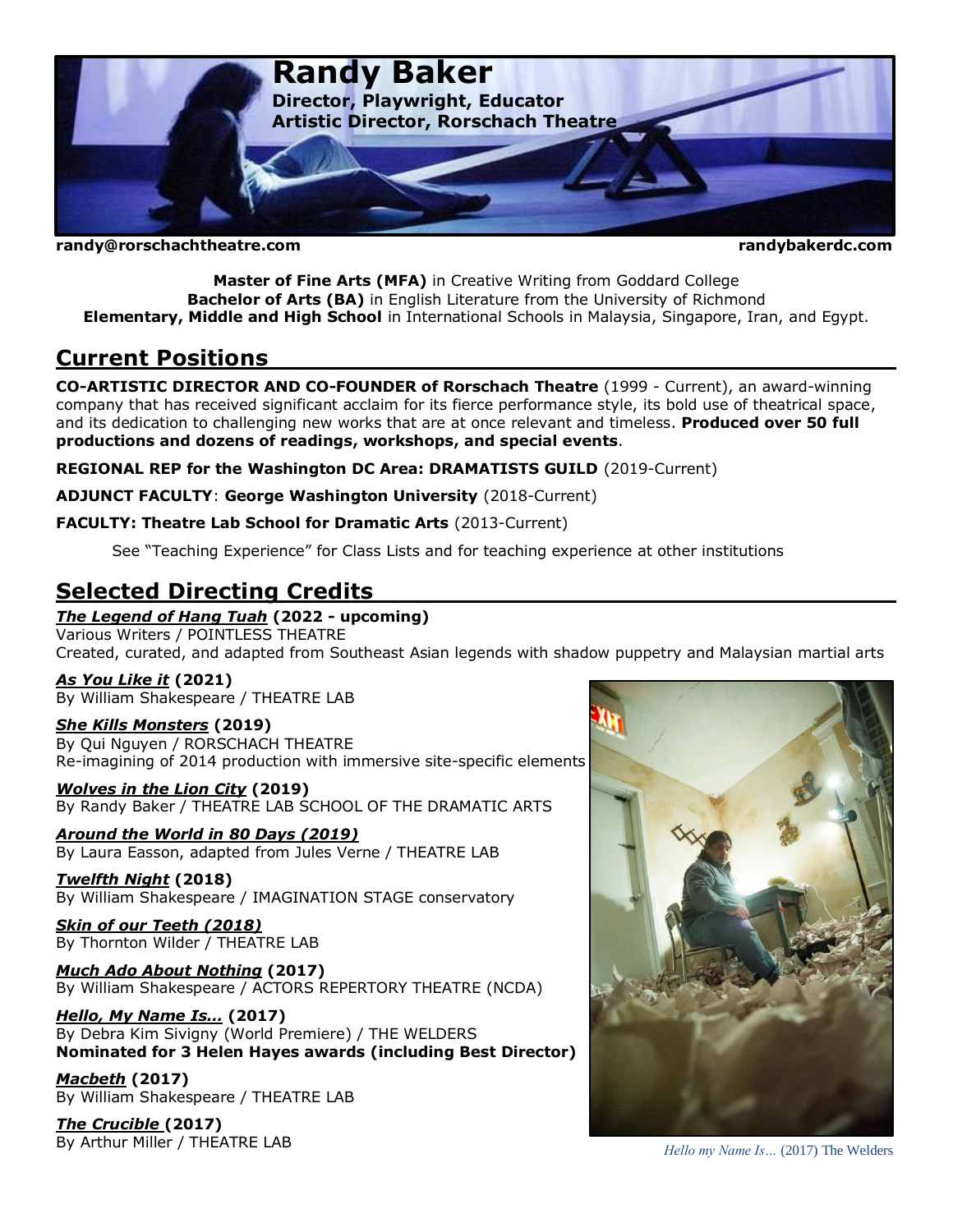

*Anon(ymous)* **(2016)**  By Naomi Iizuka / GEORGETOWN UNIVERSITY

*The Electric Baby* **(2016)**  By Stefanie Zadravec / RORSCHACH THEATRE

*A Midsummer Night's Dream* **(2016)** By William Shakespeare / WSC AVANT BARD

*Big Love* **(2015)** By Charles Mee / CATHOLIC UNIVERSITY

*very still & hard to see* **(2015)** By Steve Yockey / RORSCHACH THEATRE **Nominated for 5 Helen Hayes awards (including Best Director)**

*Rashōmon* **(2015)** By Randy Baker adapted from Ryūnosuke Akutagawa/ AMERICAN UNIVERSITY

*She Kills Monsters* **(2014)** By Qui Nguyen / RORSCHACH THEATRE

*The Minotaur* (2013) Rorschach Theatre

*Marat/Sade* **(2013)** By Peter Weiss / AMERICAN UNIVERSITY

By Anna Ziegler (World Premiere) / RORSCHACH THEATRE

*The Minotaur* **(2013)**

*The Magic Bracelet* **(2012)** YPT express tour / YOUNG PLAYWRIGHTS THEATER

*Community Center Christmas* **(2012)** By Mario Baldessari (World Premiere) / ACTORS REPERTORY THEATRE

**SOURCE FESTIVAL world premiere short plays:** *The See Saw* **(2012)** By Drew Hampton, *A Fugue for Amorous Tornados* **(2011)** by Gabriel Jason Dean, *Something Like Loneliness* **(2010)** by Ryan Dowler *After the Quake* **(2011)** Adapted from Haruki Murakami by Frank Galati / RORSCHACH THEATRE *In a Grove: Four Japanese Ghost Stories* **(2011)** by Eric Coble / ACTORS REPERTORY THEATRE (NCDA) *Bird of a Thousand Colors* **(2010)** YPT express tour / YOUNG PLAYWRIGHTS THEATER *Freud Meets Girl* **(2010)** by Hunter Styles (World Premiere) / WAYWARD THEATRE *1001* **(2009)** by Jason Grote / RORSCHACH THEATRE *Monster* **(2007)** adapted from Mary Shelley's *Frankenstein* by Neal Bell / RORSCHACH THEATRE

*Fair Ladies at a Game of Poem Cards* **(2006)** by Chikamatsu Monzaemon / RORSCHACH THEATRE

*FOR A COMPLETE LIST AND FOR SHOWS BEFORE 2006, PLEASE VISIT randybakerdc.com* 



*very still and hard to see* (2015) Rorschach Theatre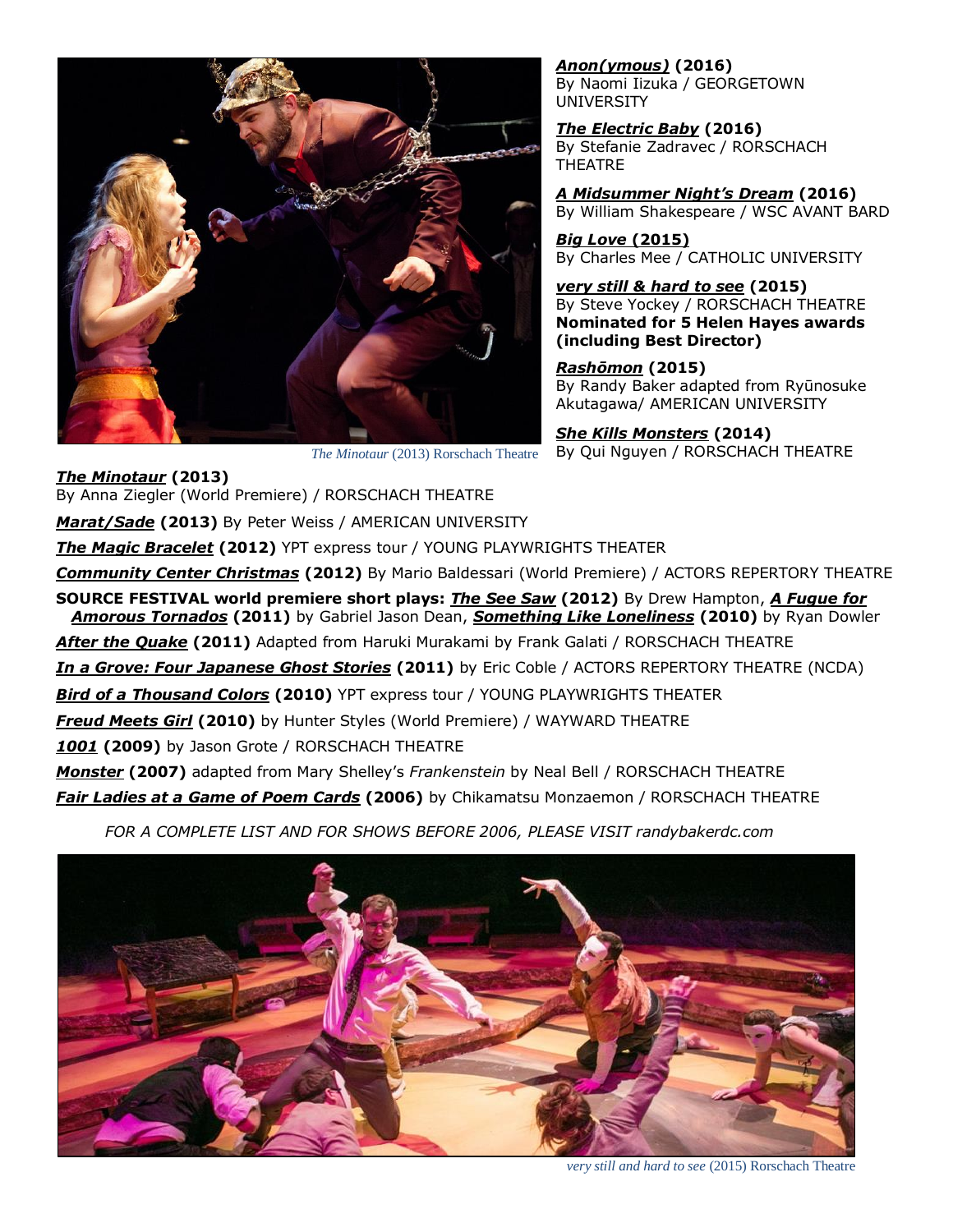# **Playwriting/Divising/Creation: Development and Production**

#### *The Legend of Hang Tuah* **(In development for late 2022 premiere)**

COMMISSIONED, DEVELOPED and PRODUCED by **Pointless Theatre**

Script co-written with numerous playwrights and collaborators from Malaysia, Singapore, and Indonesia. WORKSHOP in Singapore with **Nusantara Theatrical Combat** (2022) / PUBLIC READING in Malaysia with **KL Shakespeare Players** in collaboration with **Masakini Theatre Company**.

#### *Forgotten Kingdoms*

#### PRODUCED by **Rorschach Theatre** (2017)

PUBLIC READING **National New Play Network** / WINNER of 2011 Annual Competition **Arts Club of Washington** / PUBLIC READING, **Wordsmyth Theatre** (Houston) / PUBLIC READING, **Inkwell Theatre** / WINNER, 2012 **Larry Neal Writer's Competition** / PUBLIC READING at MTWorks' 2013 **National Newborn Festival** (New York) Received "Audience Choice Award" / PUBLIC READING **Kennedy Center**'s 2016 "page to Stage" Festival / 2017 PUBLIC READING, **Jakarta Players** (Jakarta, Indonesia)

#### *Between Days*

PRODUCED and COMMISSIONED (as *Wolves in the Lion City)* by Theatre Lab's **Acting Institute for Teens**  (2019) / Further development with **Singapore American School** (2022)

#### *Chemical Exile*

#### PRODUCED by **Rorschach Theatre** (2021/2022)

A team-created project, this season-long immersive narrative took participants to lesser-known spots around Washington DC as a story unfolded through letters, artifacts, and objects mailed in monthly chapters.

#### *Distance Frequencies*

#### PRODUCED by **Rorschach Theatre** (2020/2021)

A team-created project, this season-long immersive narrative took participants to lesser-known spots around Washington DC as a story unfolded through letters, artifacts, and objects mailed in monthly chapters.

#### *Thesmophoria*

#### DEVISED found space event at **Rorschach Theatre** (2016)

with multiple movement-based installations throughout a house and garden in Washington DC.

#### *Truth & Beauty Bombs*

#### PRODUCED by **Rorschach Theatre** (2015)

Adapted from web series *A Softer World* by Emily Horne and Joey Comeau. Lead writer in a team of writers including Heather McDonald, Norman Allen, Shawn Northrip, and Alexandra Petri

#### *Rashōmon's Gate*

PUBLIC READING, **Spooky Action Theatre** June 2017 / An earlier version DEVELOPED and PRODUCED by **American University** (2015) / Adapted from the stories of Ryūnosuke Akutagawa



*Circus of Fallen Angels* (2011) Actors Repertory Theatre

#### *Six Impossible Things*

DEVISED found space event at **Rorschach Theatre** (2014) - Multiple simultaneous narratives in different rooms of a historic house. A mash-up of *The Shining*  and *Alice in Wonderland.*

#### *The Burning Road*

COMMISSIONED and DEVELOPED by **Arena Stage** as a part of "Playwright's Arena." / PUBLIC READING, **Arena Stage** March 2014

#### *Monastery*

COMMISSIONED and DEVELOPED by **Theater J** with a PUBLIC READING (2013)

#### *wild42hold*

PRODUCED and COMMISSIONED by **George Washington University** (2013)

#### *Circus of Fallen Angels*

PRODUCED and COMMISSIONED by **Actors Repertory Theatre** (NCDA) (2011) / WORKSHOP PRODUCTION, **American University** (2012)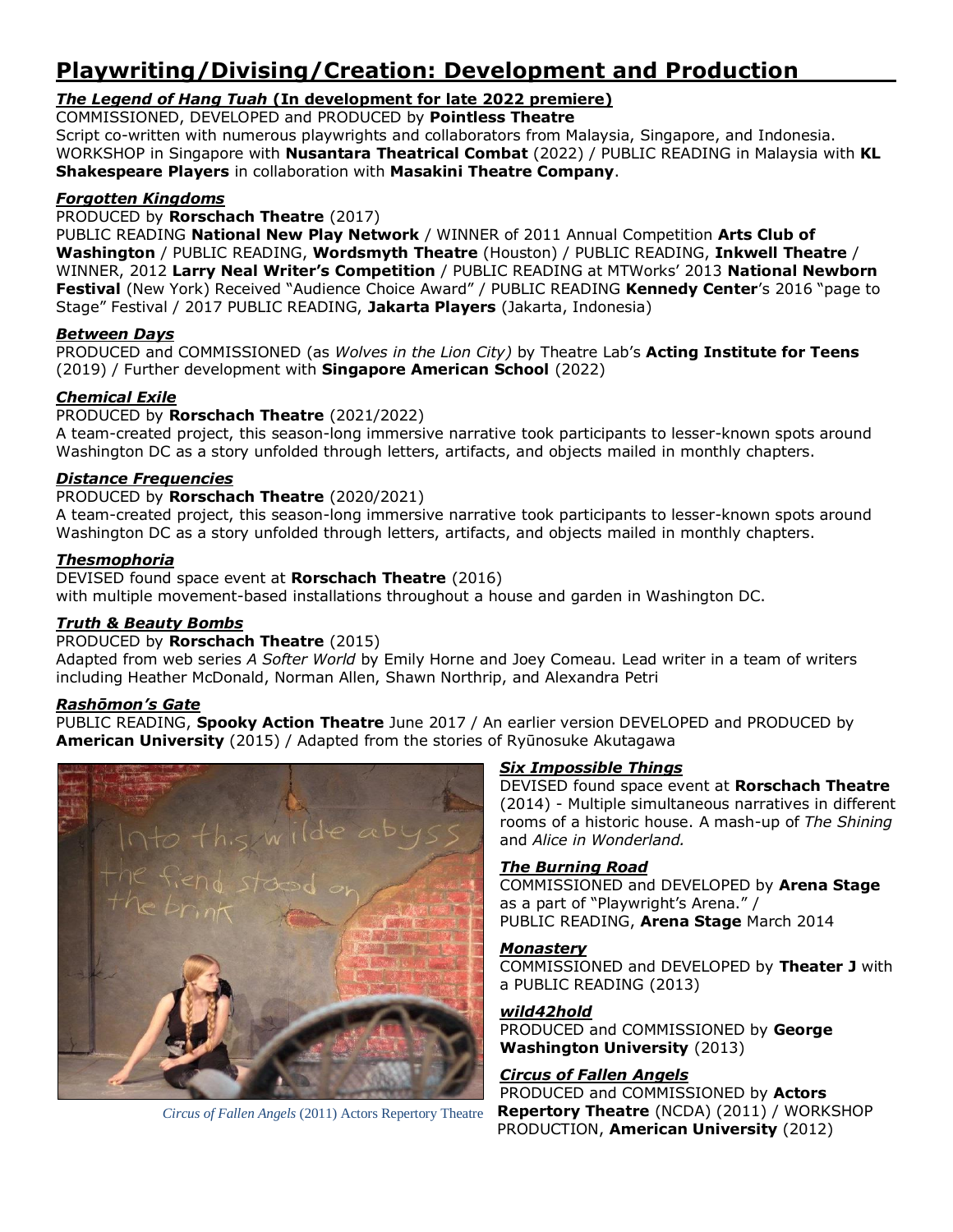#### *Dream Sailors*

PRODUCED **Rorschach Theatre** (2008) / DC Commission on the Arts: Artist Fellowship Grant / PUBLIC READING **Kennedy Center** (Page to Stage Festival)

#### *Gilgamesh*

DC Commission on the Arts: Artist Fellowship Grant / PUBLIC READING **Rorschach Theatre** (2007)

#### *Vox*

PUBLIC READING and WORKSHOP **Theater Alliance** (2005)

#### *After the Flood*

PRODUCED **Rorschach Theatre** (2004) **/** DC Commission on the Arts: Young Artist Project Grant

#### **ONE ACTS and SHORT PLAYS:**

*The Great Emergence* (2021)*, The Creek* (2019), *Starfruit* (2018): **Theatre Lab Dramathon** / *Two Strangers Divided by Glass* (2015), *Blood on the Hook* (2015), *Red, Yellow and Blue* (2014), *The Creek Below* (2014): **DC One-Minute Play Festival** / *The Carriage Floor* (2014), *Paolo and Francesca* (2009), *Beit Jala* (2008), *Crunch* (2008), *The Boy Who Knew No Fear* (2007): **Rorschach Theatre** / *A Lonely Dictator on the Eve of Revolution* (2012): **Forum Theatre** / *Cassandra Dances with the Devil* (2009), *Rabbit and the Snake* (2008): **Source Festival** / *Sam the Prophet* (2008) and others (2005, 2006, 2007): **Extreme Exchange**

### **Teaching Experience**

#### **Adjunct Faculty** (2018-Current): **George Washington University**

- TRDA 1025: Understanding the Theatre
- TRDA 1214: Beginning Acting
- Resident Artist for playwriting (2013)

#### **Guest Faculty / Consultant, MFA Directing Program** (2019): **George Mason University**

• THR560: Script Analysis

#### **Adjunct Faculty** (2011-2018) **and Artist in Residence** (2013-2015)**: American University**

- PERF 115 and PERF 115 honors Principles, Plays and Performance
- PERF 220 Reflections of American Society on Stage and Screen
- PERF 445 Senior Capstone Class and production
- PERF 457 Playwriting
- Resident Artist for directing and playwriting

#### **Faculty: Theatre Lab** (2013-Current)

- Instructor: Working with a Director, Auditioning, Playwriting, Adaptation
- Instructor/Director: Creating a Role *(As You Like it, Around the World in 80 days, Skin of our Teeth, The Crucible, The Island of Dr. Moreau)*
- Instructor/Director: Summer Acting Institute for Teens *(Almost Maine, Wolves in the Lion City, Polaroid Stories, Macbeth, Columbinus, Museum, Anon/ymous, Rimers of Eldritch*)
- Seminars, Projects: Auditioning, Acting in a Professional Production readings, Honors Final Project mentorship

#### **Faculty: The National Conservatory of Dramatic Arts** (2011-2017)

- Classes: Acting 1, Acting 3, Theatre History, Dramatic Literature
- Rehearsal Projects: Greek Tragedy, Shakespeare, Realism, Final Project
- Workshops, various: Playwriting, Directing, Shadow Puppetry, Asian Theatre forms, Theatre History

#### **Instructor/Workshop Leader: The Writers Center** (2013-2015)

- Playwriting 1, Playwriting 2
- 24 hour Playwriting Workshops

**Guest Lecturer:** University of Maryland, Georgetown University, University of Richmond, Catholic University, Singapore American School.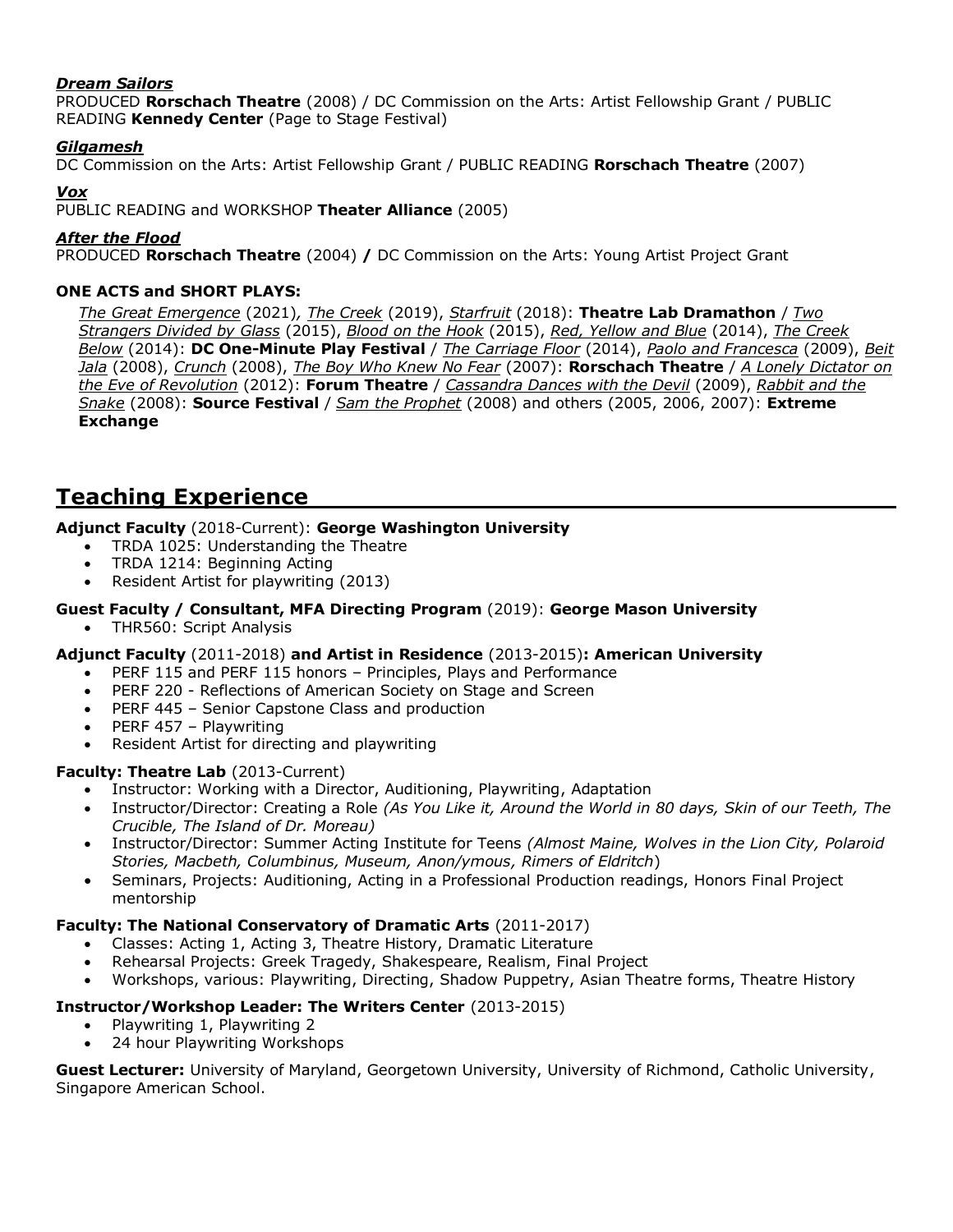# **Selected Awards / Affiliations**

**Fourteen Helen Hayes Nominations and one win** for Rorschach Theatre

**Two Helen Hayes Nominations for Direction:** *Hello My Name Is…* (The Welders), *Very Still & Hard to See* (Rorschach Theatre)

**Dramatists Guild regional Rep, Washington DC Area** (Member since 2009, Regional Rep since 2019)

**Member of "Playwrights Arena" at Arena Stage** (2012-2014) Member of the inaugural group of playwrights: Heather Macdonald, Norman Allen, Danielle Mohlman, Shawn Northrip, and Jacqueline Lawton

**DC Commission on the Arts: Artist Fellowship Grants** for work on various plays (2014), *Dream Sailors*  (2007), *Gilgamesh* (2005)

**DC Commission/PEN Faulkner Larry Neal Writers Award** (2012) Winner of competition, Dramatic Writing

**Canadian/Washington Theatre Partnership Grant** (2009)

**Mary Goldwater Award** (2006) for work with Rorschach Theatre

**Kennedy Center Playwriting Intensive** (2006) Accepted into advanced program

**DC Commission on the Arts: Young Artist Project Grant** (2003) for work on *After the Flood*

**Mayor's Arts Award Nominee** (2003) for work with Rorschach Theatre

**Advisory Board Member** for **The Hub Theatre**, Reston, VA (2008-2015)

**Company Member Young Playwrights Theatre** (2011-2015)

**New Play Festival Selection Committees:** Oregon Contemporary Theatre (2017), Santa Fe Playhouse (2016) Young Playwrights Theatre (2011-2014), Source Festival (2010-2015)



 *A Midsummer Night's Dream by William Shakespeare: WSC Avant Bard 2016*